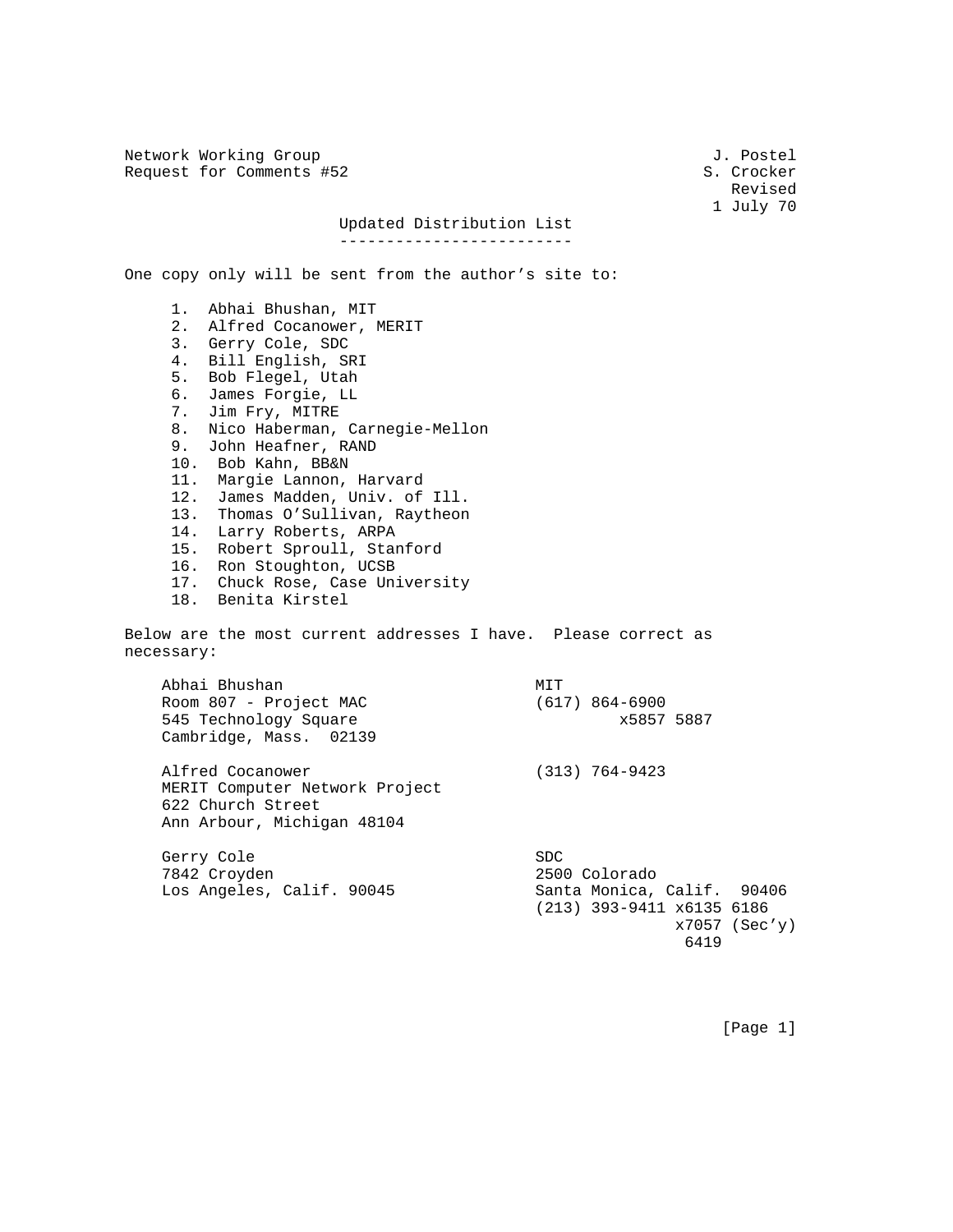Bill English SRI Stanford Research Institute 333 Ravenswood x2375 Menlo Park, Calif. 94025 Bob Flegel and the Utah Computer Science Dept. (801) 322-8224 University of Utah Salt Lake City, Utah 84112 James Forgie LL Mass. Institute of Technology (617) 862-5500 Lincoln Laboratory B-115 x7173 P.O. Box 73 Lexington, Mass. 02173 Jim Fry MITRE The MITRE Corporation (703) 893-3500, x355 Westgate Research Park 318 McLean, Va. 22101 Nico Haberman Carnegie-Mellon Computer Science Dept. (412) 683-7000, x226 Carnegie-Mellon University Schenley Park Pittsburgh, Pa. 15213 John Heafner<br>The Rand Corporation (213) 393-0411 The Rand Corporation 1700 Main Street Santa Monica, Calif. 90406 Robert Kahn BB&N Bolt, Beranek and Newman (617) 491-1850 50 Mouton Street Cambridge, Mass. 02138 Margie Lannon en andere Harvard Harvard Network Project (617) 868-7600 x 3989 Aiken Computation Lab. Room 212 33 Oxford Street

Cambridge, Mass. 02138

[Page 2]